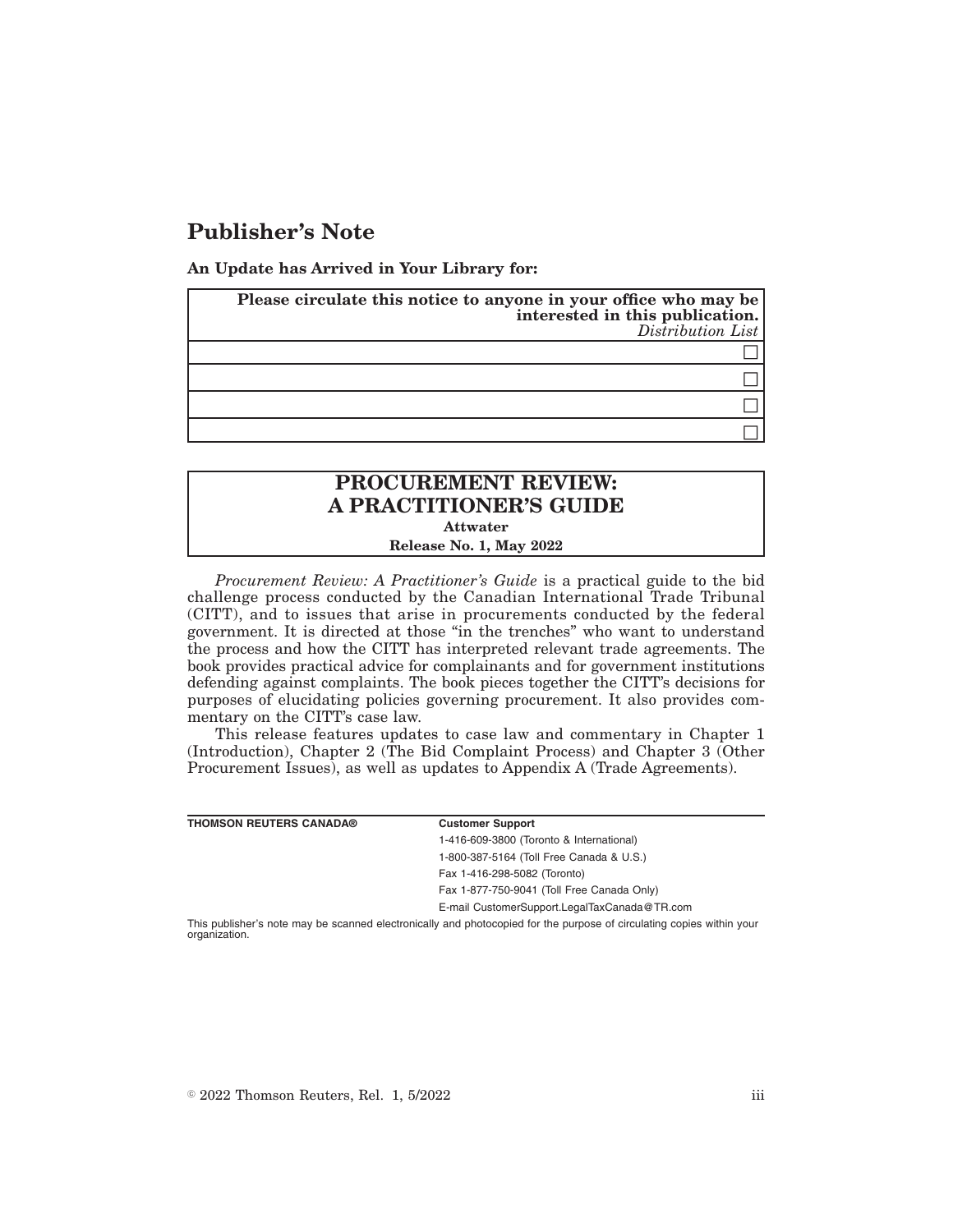## **Highlights**

- E **Chapter 1 Introduction The Trade Agreements as a Source of Redress – Case Law – The Procurement Ombudsman – Case Law –** A Canadian supplier that was awarded a contract may file a complaint in writing with the Procurement Ombudsman with respect to the administration of the contract. The Regulatory Impact Analysis Statement accompanying the regulations provides the examples of note receiving payment or invoices being list. This authority is particularly significant as the CITT's jurisdiction does not extent to matters of contract administration. This section includes new commentary on two such complaints: *Complaint by 1091847 Ontario Ltd.* (May 6, 2021), Doc. PR-2020-070 (C.I.T.T.), and *Complaint by SoftSim Technologies Inc.* (November 4, 2021), Doc. PR-2021-049 (C.I.T.T.).
- E **Chapter 2 The Bid Complaint Process Preliminary Matters: Scope and Coverage – Potential Suppliers – Case Law –** Subsection 30.11(1) of the *Canadian International Trade Tribunal Act* provides that a "potential supplier" may file a complaint with the Canadian International Trade Tribunal concerning any aspect of the procurement process that relates to a "designated contract". This section provides new commentary on two such complaints: *Complaint by Heitsuk Horizon Maritime Services Ltd.* (May 3, 2021), Doc. PR-2020-068 (C.I.T.T.), *Complaint 1091847 Ontario Ltd.* (May 6, 2021), Doc. Pr-2020-070 (C.I.T.T.), and *Complaint by Wartsila Canada Inc.* (August 3, 2021), Doc. PR-2021-006 (C.I.T.T.).
- E **Chapter 2 The Bid Complaint Process Preliminary Matters: Scope and Coverage – Monetary Thresholds – Adjusting Monetary Thresholds –** To be covered by one of the trade agreements, the value of the goods, services or constructions services to be procured must be equal to or greater than a defined monetary threshold. The monetary thresholds are established by the trade agreements. Monetary thresholds are revised every two years under the *North American Free Trade Agreement*, the *Canada-Child Free Trade Agreement*, the *Canada-Peru Free Trade Agreement*, the *Canada-Colombia Free Trade Agreement*, the revised World Trade Organization Agreement on Government Procurement, the *Canada-Honduras Free Trade Agreement*, the *Canadian Free Trade Agreement*, the *Canada-Ukraine Free Trade Agreement*, the *Comprehensive Economic and Trade Agreement* between Canada and the European Union, the *Comprehensive and Progressive Agreement for Trans-Pacific Partnership* and the *Canada-United Kingdom Trade Continuity Agreement*. Under the *Canada-Korea Free Trade Agreement*, the threshold for goods and services are adjusted as necessary, based on consultations between the parties. The threshold for construction services is revised every two years. This section includes updated charts outlining the monetary thresholds for the two-year period January 1, 2022 to December 31, 2023 under these agreements for Federal Entities (Departments and Agencies), and Federal Enterprises (Crown Corporations and other government enterprises).

## **ProView Developments**

Your ProView edition of this product now has a new, modified layout: